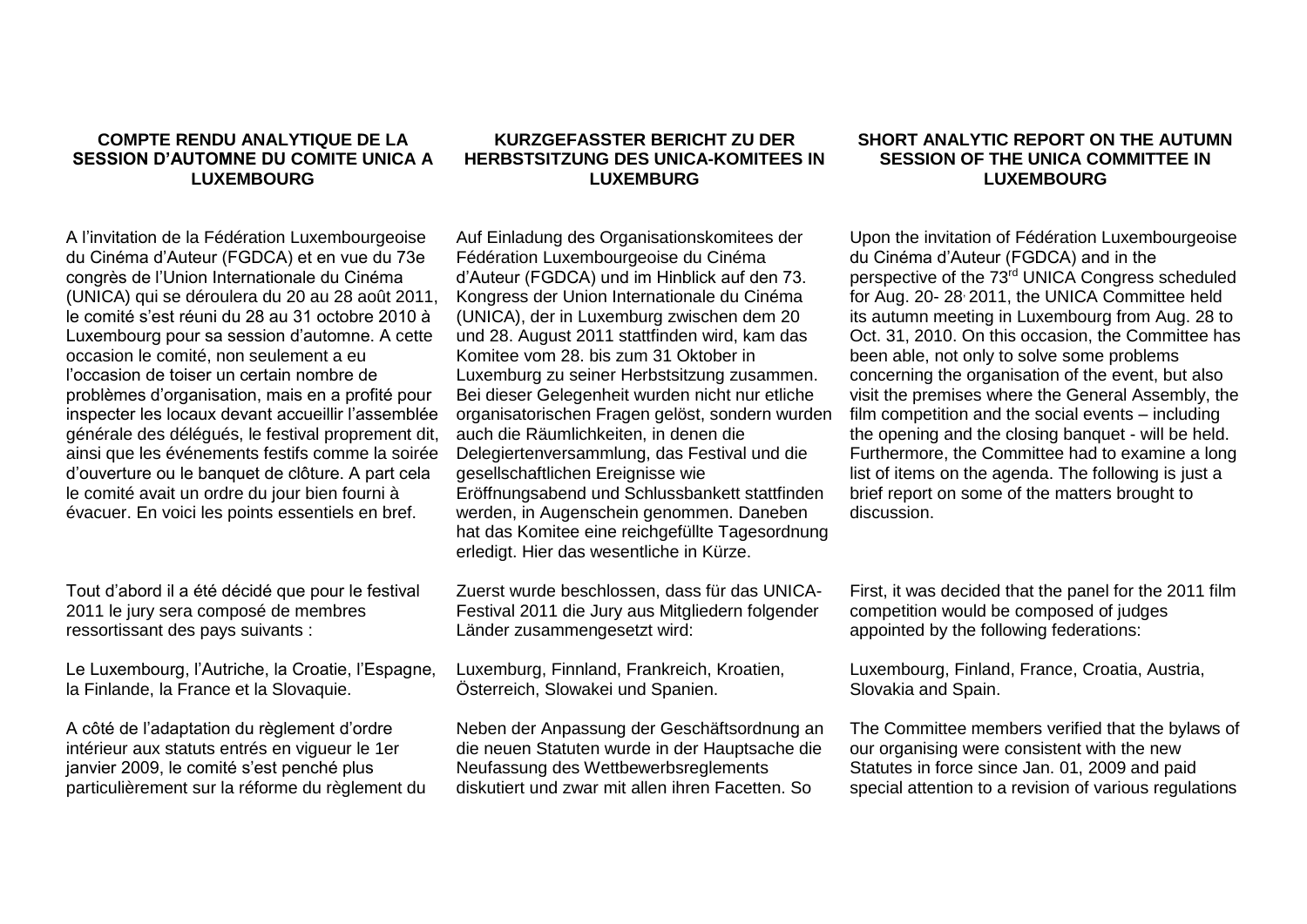concours avec toutes ses facettes. C'est ainsi que le comité a pu se rallier, moyennant quelques ajustements, à un avant-projet élaboré par Rolf Leuenberger et le président. Ce texte prévoit que les règles essentielles, fixant le cadre des dispositions auxquelles tous les organisateurs seront liés, seront arrêtées dans la forme d'un règlement à adopter par l'assemblée générale des délégués. Les mesures d'exécution, de leur côté, seront arrêtées sous la responsabilité du comité en tant qu'annexes au règlement. Ces mesures d'exécution reprennent tous les sujets énoncés au règlement, tels que le profil des jurés, la composition du jury, les discussions ainsi que la séance publique du jury avec proclamation des résultats, sans oublier le mode de votation.

Le comité a ensuite discuté longuement de la réforme projetée des temps de projection impartis aux différents pays membres. Des propositions y relatives élaborées par Thomas Kräuchi ont été examinées en détail avec le résultat que le comité a reconnu la nécessité d'agir en cette matière. Avant tout progrès en cause les propositions, une fois mises en forme, seront transmises pour avis aux organismes nationaux d'ici à février 2011 de façon à ce que le comité soit en mesure d'arrêter un projet de réforme définitif lors de sa session de printemps qui se déroulera en mai 2011 à St Gall en Suisse. Cela signifie encore que les temps de projection actuellement en vigueur seront maintenus dans l'intervalle, du moins jusqu'au

konnte das Komitee sich auf einen Text verständigen, der auf Vorarbeiten von Rolf Leuenberger und dem Präsidenten fußt, und der vorsieht, dass die Grundregeln, gewissermaßen als Rahmenbedingungen, die für jeden Festivalausrichter verbindlich sein werden, in der Form eines Reglements von der Delegiertenversammlung verabschiedet werden soll, derweil die Ausführungsbestimmungen vom Komitee als Anhang zu diesem Regelwerk verantwortet werden. Diese Ausführungsbestimmungen umspannen sämtliche Belange die im Reglement aufgeführt sind, wie Anforderungsprofil an die Juroren, die Zusammensetzung der Jury, dessen öffentliche Diskussionen, sowie die eigentliche Jurysitzung mit Verkündung der Rangfolge und der Spezialpreise, das Abstimmungsverfahren, usw.

Das Komitee hat sich des Weiteren länger mit der geplanten Neuordnung der Vorführzeiten der einzelnen Mitgliederverbände auseinander gesetzt. Diesbezügliche Vorschläge, die von Thomas Kräuchi ausgearbeitet worden sind, wurden eingehend geprüft, mit dem Ergebnis, dass das Komitee auch hier Handlungsbedarf sieht. Zu aller erst jedoch werden die Neuvorschläge den Verbänden etwa gegen Februar 2011 zur Begutachtung zugestellt, bevor das Komitee an seiner Frühjahrssitzung im Mai 2011 in St. Gallen in der Schweiz einen endgültigen Entwurf erstellen wird. Einstweilen und bis zum Festival 2011 in Luxemburg wird die Vorführzeit unverändert wie bis jetzt bleiben. Somit wurde auch der Beschwerde des BDFA

applying to the film competition. Finally, and after some minor amendments, the Committee agreed on a proposal prepared by Rolf Leuenberger and the President. According to this text, the key rules serving as a framework for the provisions which Congress organisers will undertake to apply, will be drafted in the form of a set of regulations and submitted to a vote by the General Assembly of Delegates, whereas the decisions for the execution of such provisions will be made under the responsibility of the Committee and appear in an addendum to these Regulations. These provisions will elicit every item in the Regulations, including the selection of judges for the panel, the composition of this panel, the film discussion forums and public session of the jury, the formal announcement of awards and of course the mode of voting.

The Committee also had a thorough discussion about the screening time allocated to individual national federation member. Proposals prepared by Thomas Kräuchi concerning this topic were considered in detail, the more so as the Committee is fully aware of the need to come to changes. However and prior to any decision, the new proposals will be submitted for further examination to the national federations by February 2011, so that the Committee is well equipped to adopt a final reform draft on its Spring meeting to be held in May 2011 in St. Gallen, Switzerland. This means that the current time allocation will be maintained in the mean time - at least up to the 2011 Festival in Luxembourg. With this provisional solution, the Committee could take into account the request